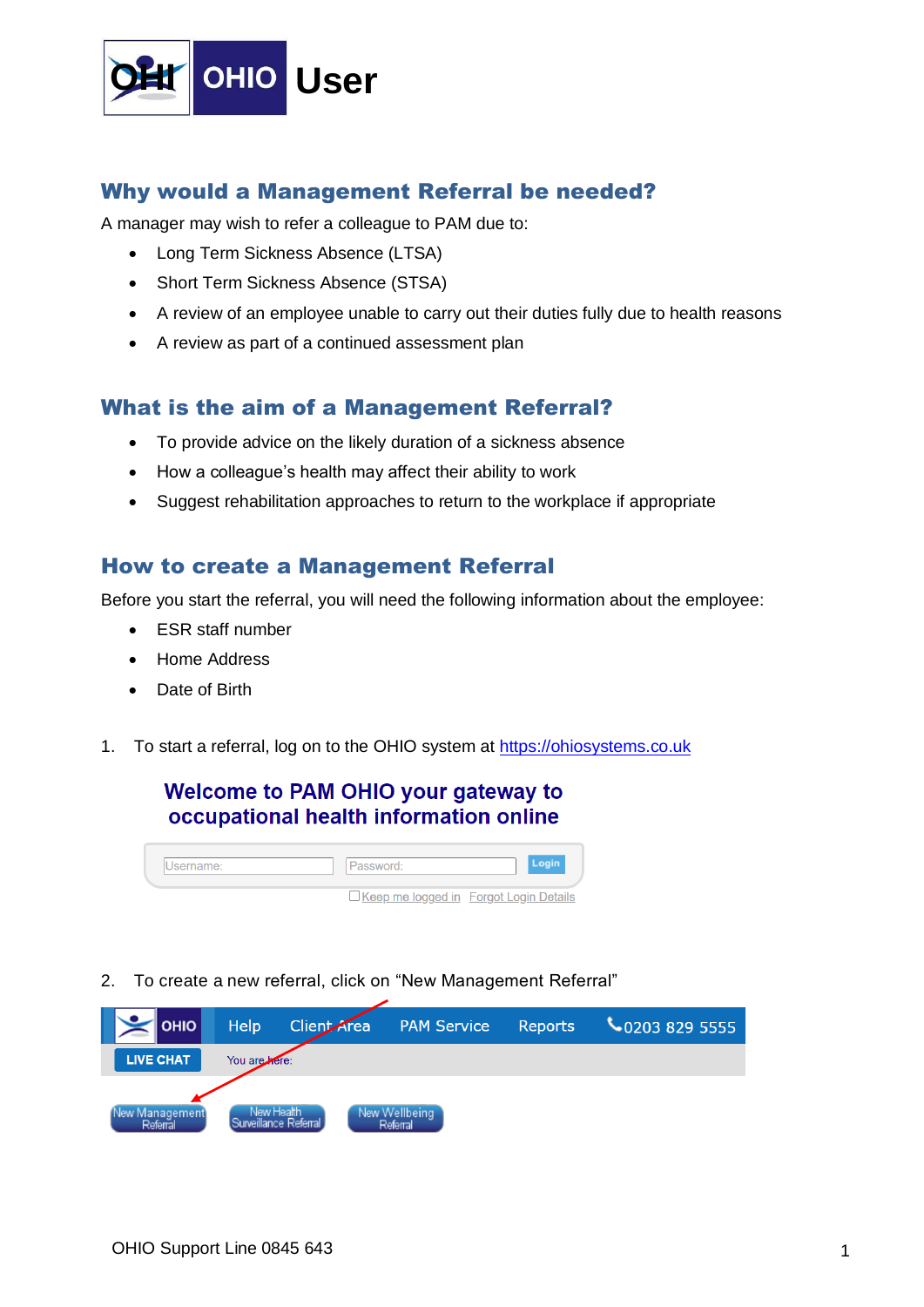

3. Add the name of the employee in the field (as show below) and click "Search"

When the name of the employee comes up in the list below, please click "Select" from the Action Column, and this will allow you to input the details of the referral.

| Home                                                              |                       | <b>Client Area</b>   | <b>PAM Service</b>                                                                          | Help<br>Reports                                                                                  |                   |             |               |                                                                 |
|-------------------------------------------------------------------|-----------------------|----------------------|---------------------------------------------------------------------------------------------|--------------------------------------------------------------------------------------------------|-------------------|-------------|---------------|-----------------------------------------------------------------|
|                                                                   |                       |                      | You are here: Home > Client Area > PHIL Referrals > Add New PHIL Referral                   |                                                                                                  |                   |             |               |                                                                 |
|                                                                   |                       |                      | Step 1. Select the Employee > Step 2. Fill out the referral form > Step 3. Referral Created |                                                                                                  |                   |             |               |                                                                 |
|                                                                   |                       |                      |                                                                                             | Please search for the employee you wish to create the referral for using the search panel below. |                   |             |               | <b>E</b>                                                        |
|                                                                   | Employee Name:        |                      | DoB:                                                                                        | m<br>Client Name:                                                                                |                   |             |               |                                                                 |
|                                                                   |                       |                      |                                                                                             |                                                                                                  |                   | Search      |               | Reset                                                           |
|                                                                   |                       |                      |                                                                                             |                                                                                                  |                   |             |               |                                                                 |
| ERN                                                               | Name                  | DoB<br>$\rightarrow$ | Client                                                                                      | Town                                                                                             | County            | Te          | <b>Mobile</b> |                                                                 |
|                                                                   | Adam Ethyl            | 26/02/1956           | Asda Aintree (4643)                                                                         | Aylesbury                                                                                        | Kirkby            | 1515491249  |               | View Select                                                     |
|                                                                   | <b>Addison Vergie</b> | 14/05/1991           | Asda Aintree (4643)                                                                         | Oldham                                                                                           | Liverpool         | 01514744020 |               | <b>View Select</b>                                              |
|                                                                   | Agar Alan             | 22/07/1967           | Asda Aintree (4643)                                                                         | <b>NORWICH</b>                                                                                   | Aintree Lpool     | 7523284273  |               | <b>View Select</b>                                              |
|                                                                   | Agee Kay              | 13/11/1990           | Asda Aintree (4643)                                                                         | Newcastle Upon Tyne                                                                              | Liverpool         | 1514743335  |               | <b>View Select</b>                                              |
|                                                                   | Aikman Augustus       | 19/02/1961           | Asda Aintree (4643)                                                                         | Rugby                                                                                            | Bootle Merseyside |             |               | View Select                                                     |
|                                                                   | Akers Ferne           | 19/03/1960           | Asda Aintree (4643)                                                                         | Ware                                                                                             | Liverpool         | 01512920867 |               | View                                                            |
| 1077504<br>63699<br>63346<br>1019724<br>63350<br>1047146<br>63445 | Alevedo Kalev         | 21/02/1946           | Asda Aintree (4643)                                                                         | Romford                                                                                          | Liverpool         | 01514741481 |               | Show $20 \vee$ records per page<br>Action<br><b>View Select</b> |

4. Once you click "Select" the screen below should come up:

- Please enter all of the employee's personal and contact details (all fields marked with a \*\*red asterisk\*\* are mandatory.
- In the Employment Details section, please enter your details as the manager and select from the dropdown box that appears.
- Finally select your name from the "Employee Managers" list and use the arrow to move into the box on the right-hand side.

|  |  |  |  |  | Once you finish, click "Save." |  |
|--|--|--|--|--|--------------------------------|--|
|--|--|--|--|--|--------------------------------|--|

| General Details                                    |                                     |                                                        |
|----------------------------------------------------|-------------------------------------|--------------------------------------------------------|
| <b>Record Status:</b><br>Live                      | Reason: *<br>$\mathbf{v}$           | Pamela Ewing on 05/01/2017 09:12<br>Changed by:        |
| <b>Personal Details:</b>                           | <b>Contact Details:</b>             | <b>Employment Details:</b>                             |
| 27678<br>ERN:                                      | 13 springfield Street<br>Address 1: | <b>Warrington Team Drivers</b><br>Client:              |
| Person ID:                                         | Address 2:                          | Department:                                            |
| *Mr<br>Title:                                      | Warrington<br>Town:                 | Job Title:<br>Please enter your details                |
| Male<br>Gender:                                    | Postcode:<br>WA1 1BB                | Last Flu Vaccination Date:<br>here and select from the |
| Forename: * Ryan                                   | Cheshire<br>County:                 |                                                        |
| *Atkins<br>Surname:                                | Telephone:                          | dropdown box.                                          |
| DoB:<br>*01/01/1973<br>Don                         | Mobile:                             |                                                        |
|                                                    | Email:                              | Move your name into                                    |
|                                                    | Email SMS<br>Reminder method:       | the                                                    |
|                                                    |                                     |                                                        |
| Does the employee have access to OHIO?             |                                     |                                                        |
| <b>Employee Managers:</b>                          |                                     |                                                        |
| Burman Adam<br>Frost Jack<br><b>Trotter Albert</b> | Ewing Pamela<br>٠                   |                                                        |
|                                                    | h <sub>2</sub>                      |                                                        |
| <b>Print Report</b>                                |                                     | <b>X</b> Cancel<br>Save                                |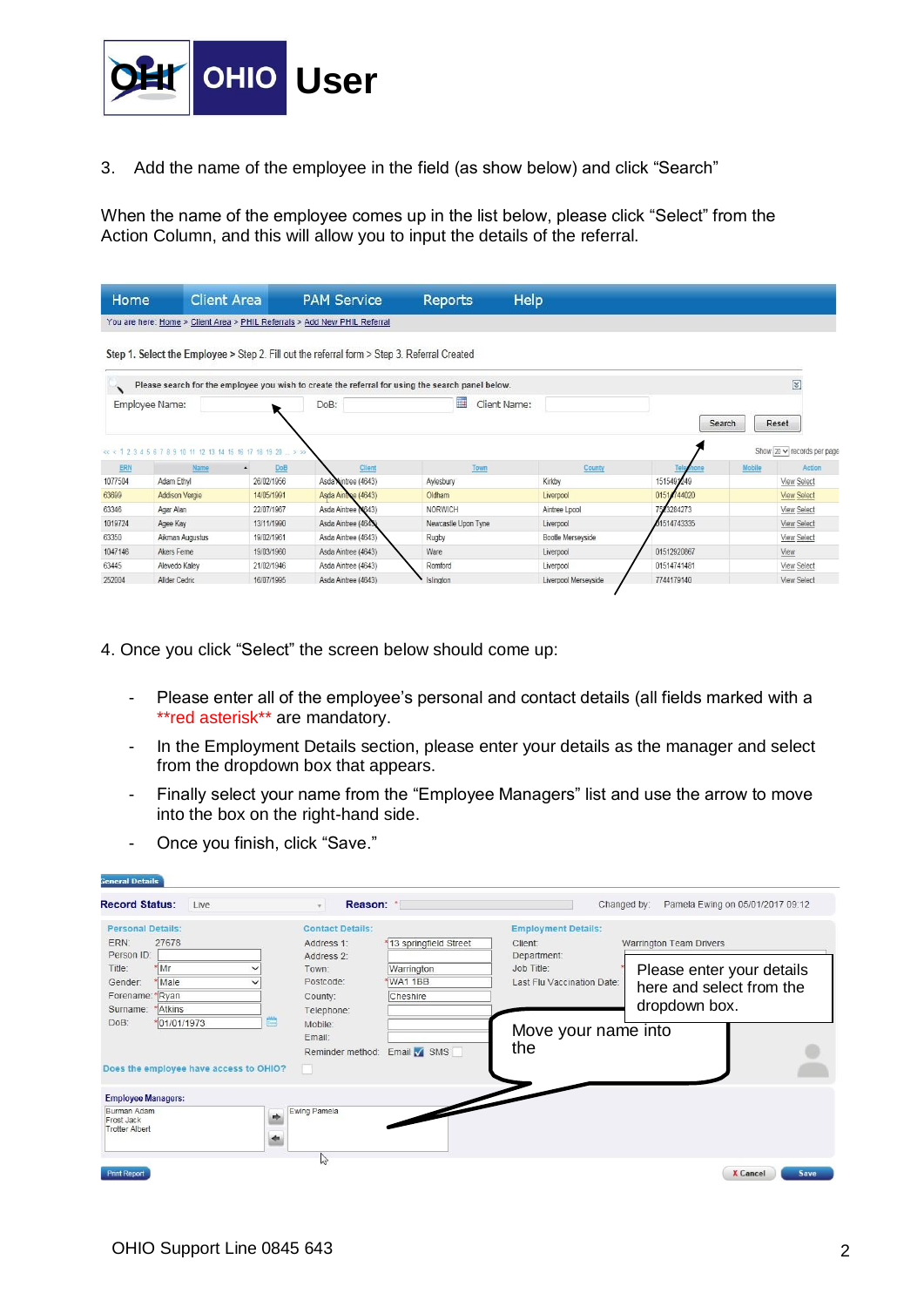

5. Once you hit save, the following screen will appear:

On this page, you can:

- Confirm whether the colleagues' details are correct and make amendments if necessary
- Confirm the manager who is making the referral
- Indicate that the colleague has been advised about the referral

Once all sections are completed, click "Continue."

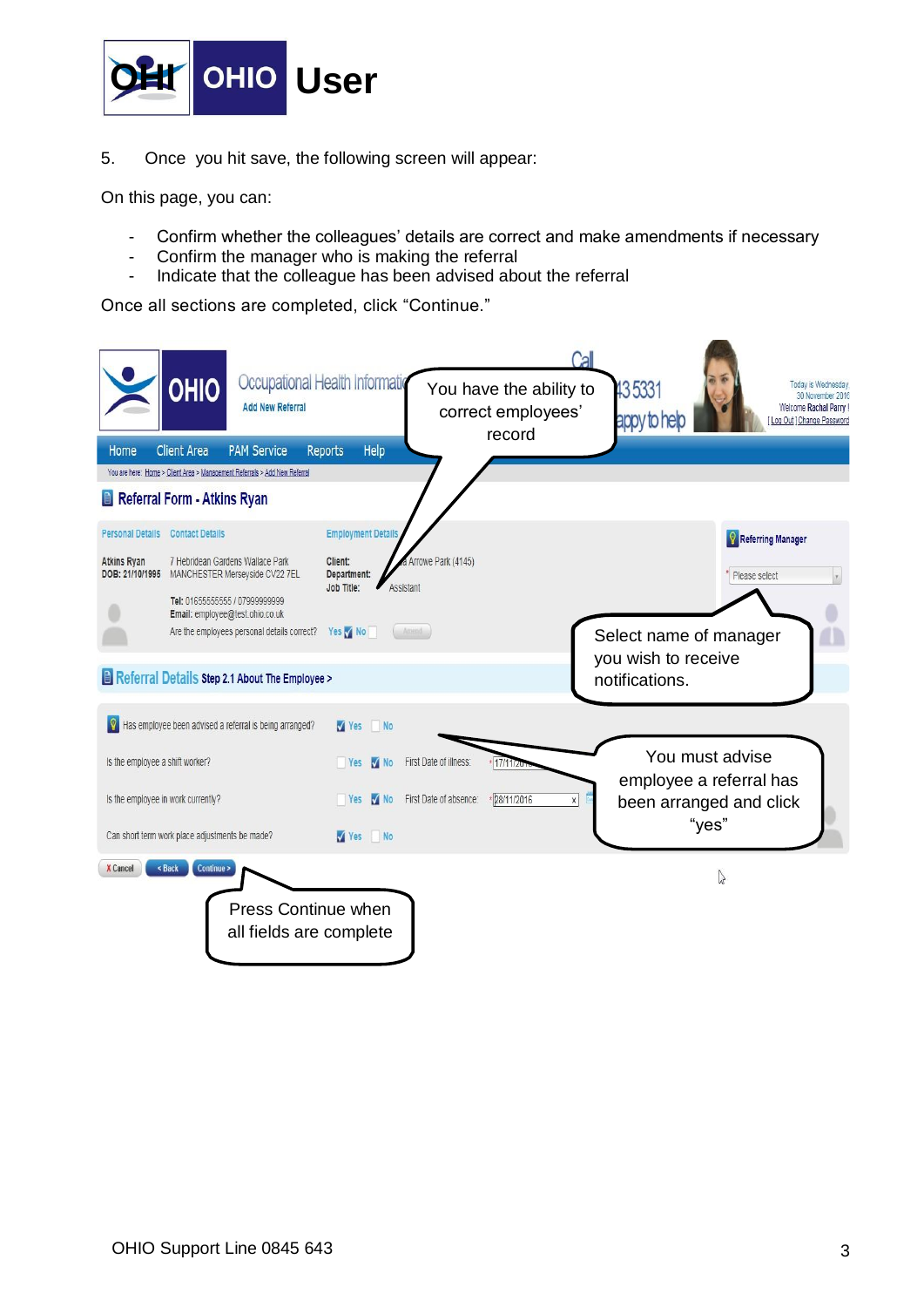

6. Once you click "Continue", the following page will come up:

Fill out all relevant details, and click "Continue" at the bottom of the page.

| Home                                                                                        | <b>Client Area</b>                                            | PAM <sup>c</sup>                                                                                                                                                                                                                     | eports |         | At each Step<br>there is a Handy Hips<br>icon to help you.                                                 |  |
|---------------------------------------------------------------------------------------------|---------------------------------------------------------------|--------------------------------------------------------------------------------------------------------------------------------------------------------------------------------------------------------------------------------------|--------|---------|------------------------------------------------------------------------------------------------------------|--|
| You are here: Home > Client Area >                                                          |                                                               | Tals > Add New Referral                                                                                                                                                                                                              |        |         |                                                                                                            |  |
|                                                                                             |                                                               | Referral Details Step 2.2 About The Referral >                                                                                                                                                                                       |        |         | Indicate why you are referring<br>them, adding any additional                                              |  |
| <b>Short Term Absence</b><br>Long Term Absence<br>Presenteeism<br>Follow up review<br>Other | <b>Reason for Referral:</b><br>Bakery Worker Health Screening | Frequent or sporadic sickness please provide d<br>21 days absence - longer than or likely to be<br>Bakery worker health screening<br>In work not on full duties<br>Employee needs a further consulta<br>Other management concerns at |        | mplovee | comments in the box below -<br>alternatively you can upload<br>this information as a separate<br>document. |  |
| Manager add comments                                                                        | <b>Employees Reason for Absence:</b>                          |                                                                                                                                                                                                                                      |        |         |                                                                                                            |  |
| Initial Referral:                                                                           | Please select                                                 | Add any supporting information here, keep it relevant and to the point                                                                                                                                                               |        |         | We actively<br>encourage you to<br>discuss referrals with                                                  |  |
| <b>Service Required:</b>                                                                    |                                                               | Management Referral (OHA2)                                                                                                                                                                                                           |        |         | our clinicians                                                                                             |  |
|                                                                                             |                                                               | So Do you require a pre consultation briefing with our clinician? * √ Yes No                                                                                                                                                         |        |         |                                                                                                            |  |
|                                                                                             |                                                               | Do you require a post consultation briefing with our clinician?                                                                                                                                                                      |        |         | * Yes Y No Managers contact number: * 4657869847<br>Tell us the best phone                                 |  |
|                                                                                             |                                                               |                                                                                                                                                                                                                                      |        |         | number to contact you<br>on                                                                                |  |